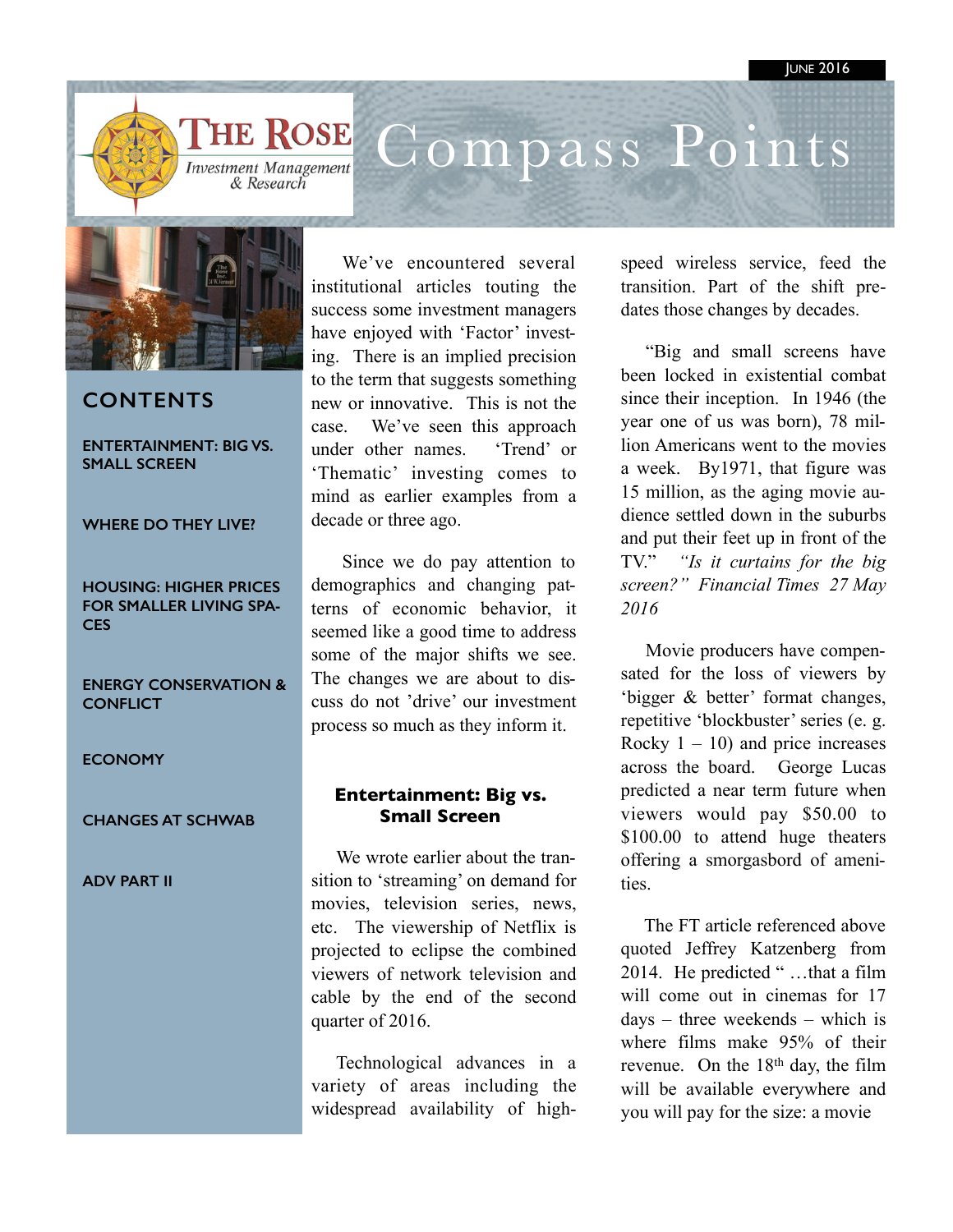screen will be \$15.00, a 75 inch TV will be \$4, a smartphone will be \$1.99"

## **Where Do They Live?**

"For the First Time in Modern Era, Living With Parents Edges Out Other Living Arrangements for 18 – 34 Year Olds"

*Pew Research Center May, 2016* 

In 2014 living with a parent became the most common living arrangement for young adults for the first time on record:

*32.1% Living in Parent(s) home* 

*31.6% Married or cohabiting in own household* 

*14% Living alone, single parents, and other heads of households* 

*22% O t h e r l i v i n g arrangements* 

The PEW report views the economic impact of the Great Recession as a minor factor in this trend. "The first (contributing factor) is the postponement of, if not retreat from marriage. The median age of first marriage has risen steadily for decades. In addition, a growing share of young adults are eschewing marriage altogether."

# **Housing: Higher Prices for Smaller Living Spaces**

The high price of residential housing in major urban centers is a recurring topic in the financial press. Recently, we encountered articles reporting on Venture Capitalist's efforts to profit from the trend.

In some cases, there is little innovation involved. The approaches that intrigued us are essentially efforts to resurrect dormitory living in a slightly more palatable format for single, working adults.

The formula involves gutting an existing structure or new construction of multi-unit residential housing. Each floor is a distinct living unit with a set number of small private bedrooms each with 'en suite' bath facilities. There is a shared common area with facilities for laundry, entertaining, storing and preparing food, etc.

Some of the VC (Venture Capital) properties we've seen are starting out as rental units with the intention of migrating to condominium ownership at some point in the future. Whatever the ownership pattern, the design is simply a step up from dormitory living with private benefits and shared amenities.

In Indianapolis we've observed apartments targeting urban students with comparable – smaller scale – designs. It is not difficult to find three bedroom apartments advertised for \$3,500.00 - \$4,000.00 per month. The 'apartment' is intended for three students sharing the rent and who enjoy private bedrooms and baths, in addition to shared common space.

This is a housing trend that we expect to see move beyond VC and Crowd Funding into the mainstream mix of residential housing.

# **Energy Conservation & Conflict**

The goals of energy conservation often collide with the business objectives of public utilities. Stated bluntly, if the conservation effort of the consumer is effective, it will result in fewer sales (kilowatt hours) for the electric utility.

The lines of conflict are clearly drawn in the public policy arena with regard to socalled 'renewable' energy sources. Technology readily available today makes 'net-metering' possible.

If I install solar panels on my residence or business, I can generate power for my own purposes. On overcast days I'm not generating power and purchase it from the utility company. Net metering makes it possible to sell power back to the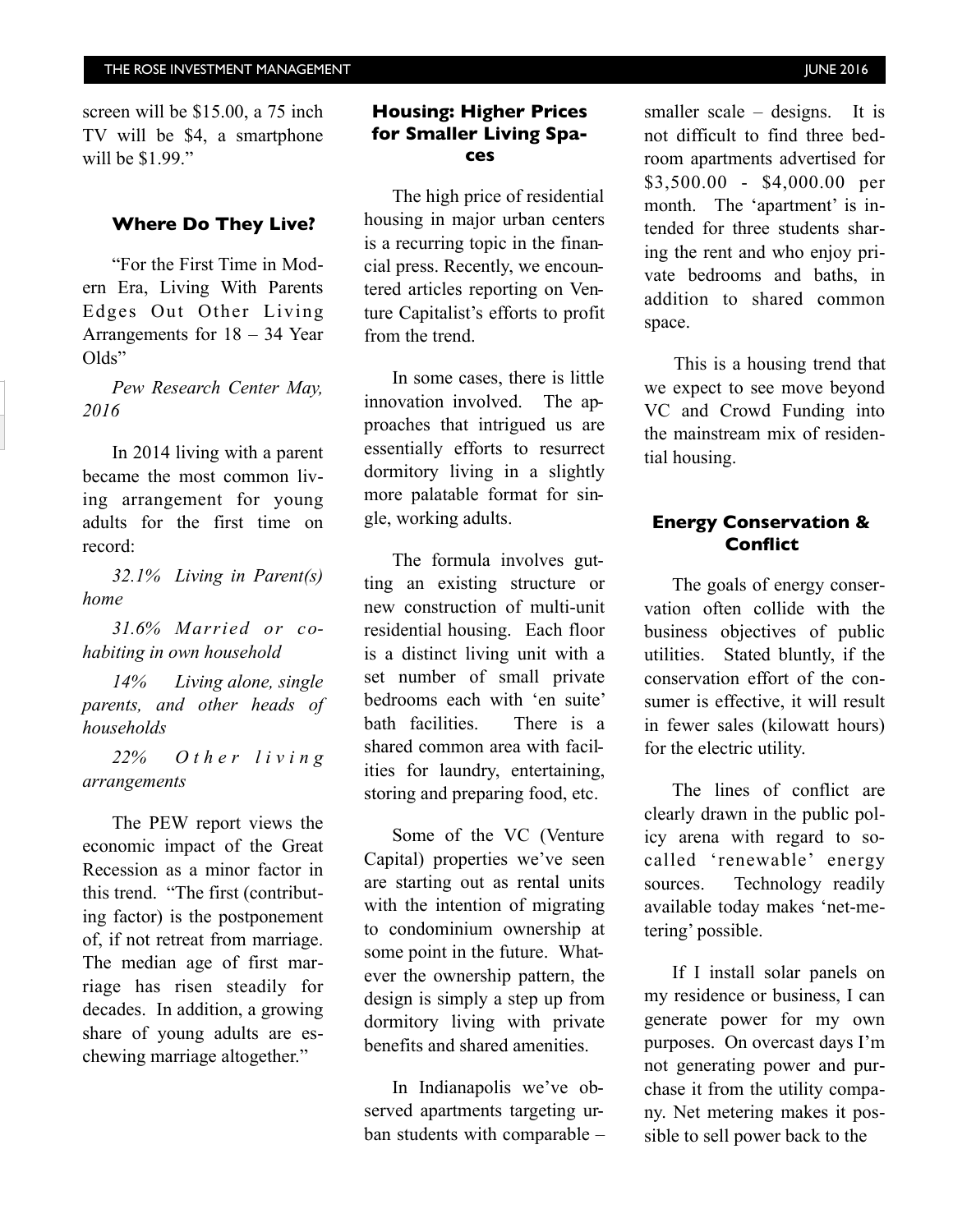utility when I'm generating more than I need. I pay for the 'net' amount of what I purchase directly.

That is to say that it is possible **IF** the public policy infrastructure is in place to support net-metering. This is another arena where the technology is being developed far faster than the public policy debate.

Our son Seth works as a professional in the energy industry. His employer works in the heart of this conflict between conservation efforts and public utilities.

Looking through their eyes (and the occasional white paper), we are given glimpses of a future that lies beyond the apparent conflicts of interest. We are more than a little hopeful regarding what we see. More later!

### **Economy**

The Federal Reserve passed on an interest rate hike for June. This was a widely anticipated non-event. The prevailing logic being that the economic recovery is too soft to sustain the adverse impact of a minor increase in shortterm interest rates.

We find ourselves wondering if action by the Federal Reserve at this level really matters one way or another. Clearly, some Federal Reserve members believe that their decisions - deferred or actually implemented - do matter.

Unemployment is back below 5% with lots of ambiguous qualifications. New housing starts are slowing marginally. New apartment construction is soaring nationwide. Crude oil benchmarks hover around the \$50.00/barrel mark.

Forecasters have yet to sort out the good news vs. bad news on lower energy costs.

So far all the doom and gloom in the oil & gas 'patch' is drowning out the wide spread benefits of reduced petroleum costs.

## **Changes at Schwab**

Charles Schwab & Co. Inc. continues to make improvements to the services offered to us as a registered investment adviser and to our clients.

### *Quarterly Statements*

In August, Schwab will begin generating quarterly – rather than monthly – statements on any account that have no transactions during the quarter. Transactions include deposits, withdrawals, trades and stock dividend distribution. In general, we think this

is a good idea. We also think that it is not likely to affect most of our clients.

#### *Read Only Access*

Later in the year Schwab will offer 'read only' access to client accounts. The account owner will need to authorize the access. 'Read Only' means what it says. The authorized person can read what is available. They cannot generate any transactions.

The purpose of this feature is intended to support other, third party professionals who would benefit from having access to account information. An example would be a CPA or other tax preparer. Rather than forwarding 1099s or other tax forms, an authorized user could access the accounts online.

As is the case with the Quarterly account statements, we think this a good idea in principle. We are not certain how many clients will make use of the offering. That said, we applaud Charles Schwab for continuing to improve the services they provide. If you have any questions, please call or send email.

#### **ADV Part II**

Every year we are required to offer a current copy of our ADV Part II to clients.